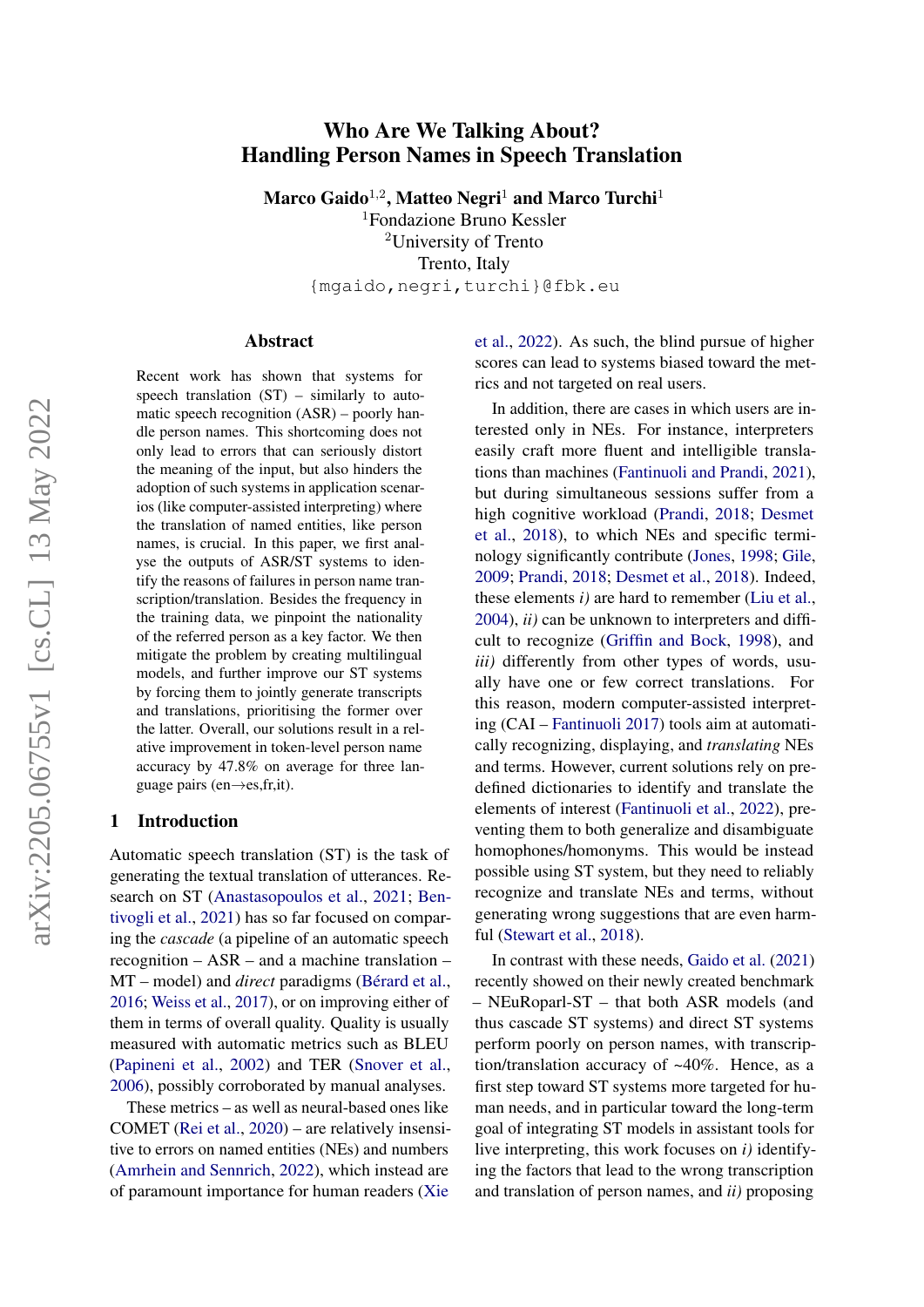dedicated solutions to mitigate the problem.

To achieve these objectives, our first contribution  $(\S 3.1)$  $(\S 3.1)$  is the annotation<sup>[1](#page-1-1)</sup> of each person name occurring in NEuRoparl-ST with information about their nationality and the nationality of the speaker (as a proxy of the native language) – e.g. if a German person says "*Macron is the French president*", the speaker nationality is German, while the referent nationality is French. Drawing on this additional information, our second contribution (§[3.2-](#page-2-0)[3.3\)](#page-2-1) is the analysis of the concurring factors involved in the correct recognition of person names. Besides their frequency, we identify as key discriminating factor the presence in the training data of speech uttered in the referent's native language (e.g. French in the above example). This finding, together with an observed accuracy gap between person name transcription (ASR) and translation (ST), leads to our third contribution  $(\S4)$  $(\S4)$ : a multilingual ST system that jointly transcribes and translates the input audio, giving higher importance to the transcription task in favour of a more accurate translation of names. Our model shows relative gains in person name translation by 48% on average on three language pairs (en $\rightarrow$ es, fr, it), producing useful translations for interpreters in 66% of the cases.

# 2 Related Work

When the source modality is text, person names can often be "copied", i.e. replicated unchanged, into the output. This task has been shown to be well accomplished by both statistical and neural translation systems [\(Koehn and Knowles,](#page-9-10) [2017\)](#page-9-10). On the contrary, when the source modality is speech (as in ASR and ST), systems struggle due to the impossibility to copy the audio source. The recognition of person names from speech is a complex task that has mostly been studied in the context of recognizing a name from a pre-defined list, such as phone contacts [\(Raghavan and Allan,](#page-9-11) [2005;](#page-9-11) [Suchato et al.,](#page-10-5) [2011;](#page-10-5) [Bruguier et al.,](#page-8-5) [2016\)](#page-8-5). The scenario of an open or undefined set of possible names is instead under-explored. Few studies [\(Ghannay et al.,](#page-9-12) [2018;](#page-9-12) [Caubrière et al.,](#page-8-6) [2020\)](#page-8-6) focus on comparing endto-end and cascade approaches in the transcription and recognition of NEs from speech. They do not directly investigate person names though, as they do not disaggregate their results by NE category. Similarly, [Porjazovski et al.](#page-9-13) [\(2021\)](#page-9-13) explore NE

recognition from speech in low-resource languages, and propose two end-to-end methods: one adds a tag after each word in the generated text to define whether it is a NE or not, and one uses a dedicated decoder. However, they do not provide specific insights on the system ability to correctly generate person names and limit their study to ASR, without investigating ST. Closer to our work, [Gaido et al.](#page-9-9) [\(2021\)](#page-9-9) highlight the difficulty of ASR/ST neural models to transcribe/translate NEs and terminology. Although they identify person names as the hardest NE category by far, they neither analyse the root causes nor propose mitigating solutions.

### 3 Factors Influencing Name Recognition

As shown in [\(Gaido et al.,](#page-9-9) [2021\)](#page-9-9), the translation of person names is difficult both for direct and cascade ST systems, which achieve similar accuracy scores (~40%). The low performance of cascade solutions is largely due to errors made by the ASR component, while the MT model usually achieves nearly perfect scores. For this reason, henceforth we will focus on identifying the main issues related to the transcription and translation of person names, respectively in ASR and *direct* ST.

We hypothesize that three main factors influence the ability of a system to transcribe/translate a person name: *i)* its frequency in the training data, as neural models are known to poorly handle rare words, *ii)* the nationality of the referent, as different languages may involve different phonemeto-grapheme mappings and may contain different sounds, and *iii)* the nationality of the speaker, as non-native speakers typically have different accents and hence different pronunciations of the same name. To validate these hypotheses, we inspect the outputs of Transformer-based [\(Vaswani et al.,](#page-10-6) [2017\)](#page-10-6) ASR and ST models trained with the configuration defined in [\(Wang et al.,](#page-10-7) [2020\)](#page-10-7). For the sake of reproducibility, complete details on our experi-mental settings are provided in the Appendix.<sup>[2](#page-1-2)</sup>

### <span id="page-1-0"></span>3.1 Data and Annotation

To enable fine-grained evaluations on the three factors we suppose to be influential, we enrich the NEuRoparl-ST benchmark by adding three (one for each factor) features to each token annotated as *PERSON*. These are: *i)* the token frequency in the target transcripts/translations of the training

<span id="page-1-1"></span><sup>&</sup>lt;sup>1</sup>Available at: [https://ict.fbk.eu/](https://ict.fbk.eu/neuroparl-st/) [neuroparl-st/](https://ict.fbk.eu/neuroparl-st/).

<span id="page-1-2"></span> $^{2}$ Code available at: [https://github.com/](https://github.com/hlt-mt/FBK-fairseq) [hlt-mt/FBK-fairseq](https://github.com/hlt-mt/FBK-fairseq).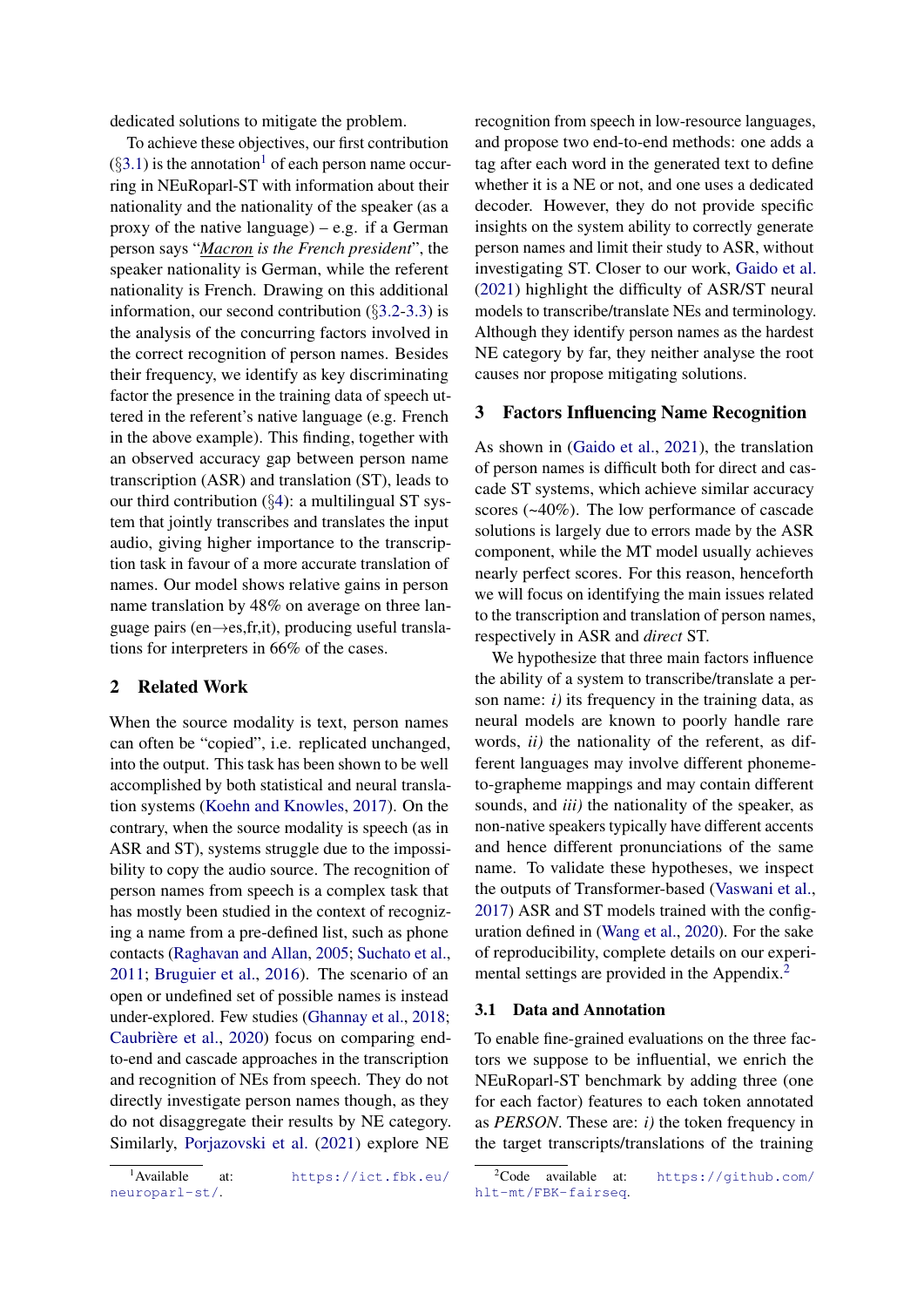set, *ii)* the nationality of the referent, and *iii)* the nationality of the speaker. The nationality of the referents was manually collected by the authors through online searches. The nationality of the speakers, instead, was automatically extracted from the personal data listed in LinkedEP [\(Hollink et al.,](#page-9-14) [2017\)](#page-9-14) using the country they represent in the European Parliament.[3](#page-2-2) All our systems are trained on Europarl-ST [\(Iranzo-Sánchez et al.,](#page-9-15) [2020\)](#page-9-15) and MuST-C [\(Cattoni et al.,](#page-8-7) [2021\)](#page-8-7), and evaluated on this new extended version of NEuRoparl-ST.

### <span id="page-2-0"></span>3.2 The Role of Frequency

As a first step in our analysis, we automatically check how the three features added to each *PER-SON* token correlate with the correct generation of the token itself. Our aim is to understand the importance of these factors and to identify interpretable reasons behind the correct or wrong handling of person names. To this end, we train a classification decision tree [\(Breiman et al.,](#page-8-8) [1984\)](#page-8-8). Classification trees recursively divide the dataset into two groups, choosing a feature and a threshold that minimize the entropy of the resulting groups with respect to the target label. As such, they do not assume a linear relationship between the input and the target (like multiple regression and random linear mixed effects do) and are a good fit for categorical features as most of ours are. Their structure makes them easy to interpret [\(Wu et al.,](#page-10-8) [2008\)](#page-10-8): the first decision (the root of the tree) is the most important criterion according to the learned model, while less discriminative features are pushed to the bottom.

We feed the classifier with 49 features, corresponding to: *i)* the frequency of the token in the training data, *ii)* the one-hot encoding of the speaker nationality, and *iii)* the one-hot encoding of the referent nationality.<sup>[4](#page-2-3)</sup> We then train it to predict whether our ASR model is able to correctly transcribe the token in the output. To this end, we use the implementation of scikit-learn [\(Pedregosa](#page-9-16) [et al.,](#page-9-16) [2011\)](#page-9-16), setting to 3 the maximum depth of the tree, and using Gini index as entropy measure.

Unsurprisingly, the root node decision is based on the frequency of the token in the training data, with 2.5 as split value. This means that person names occurring at least 3 times in the training data are likely to be correctly handled by the models. Although this threshold may vary across datasets of different size, it is an indication on the necessary number of occurrences of a person name, eventually useful for data augmentation techniques aimed at exposing the system to relevant instances at training time (e.g. names of famous people in the specific domain of a talk to be translated/interpreted). We validate that this finding also holds for ST systems by reporting in Table [1](#page-2-4) the accuracy of person tokens for ASR and the three ST language directions, split according to the mentioned threshold of frequency in the training set. On average, names occurring at least 3 times in the training set are correctly generated in slightly more than 50% of the cases, a much larger value compared to those with less than 3 occurrences.

<span id="page-2-4"></span>

|            | All   | Freq. $>=$ 3 | Freq. $<$ 3 |
|------------|-------|--------------|-------------|
| <b>ASR</b> | 38.46 | 55.81        | 4.55        |
| en-fr      | 28.69 | 45.45        | 0.00        |
| en-es      | 35.29 | 53.57        | 19.05       |
| en-it      | 29.70 | 46.77        | 2.56        |
| Average    | 33.04 | 50.40        | 6.54        |

Table 1: Token-level accuracy of person names divided into two groups according to their frequency in the training set for ASR and ST (en $\rightarrow$ es/fr/it) systems.

The other nodes of the classification tree contain less interpretable criteria, which can be considered as spurious cues. For instance, at the second level of the tree, a splitting criterion is "*is the speaker from Denmark?*" because the only talk by a Danish speaker contains a mention to *Kolarska-Bobinska* that systems were not able to correctly generate.

We hence decided to perform further dedicated experiments to better understand the role of the the other two factors: referent and speaker nationality.

### <span id="page-2-1"></span>3.3 The Role of Referent Nationality

Humans often struggle to understand names belonging to languages that are different from their native one or from those they know. Moreover, upon manual inspection of the system outputs, we observed that some names were Englishized (e.g. *Youngsen* instead of *Jensen*). In light of this, we posit that a system trained to recognize English sounds and to learn English phoneme-to-grapheme mappings might be inadequate to handle non-English names.

We first validate this idea by computing the accuracy for names of people from the United Kingdom[5](#page-2-5) ('UK" henceforth) and for names of people

<span id="page-2-2"></span><sup>&</sup>lt;sup>3</sup> For each speech in Europarl-ST, the speaker is referenced by link to LinkedEP.

<span id="page-2-3"></span><sup>4</sup> Speakers and referents respectively belong to 17 and 31 different nations.

<span id="page-2-5"></span><sup>&</sup>lt;sup>5</sup>We are aware that our annotation is potentially subject to noise, due to the possible presence of UK citizens with non-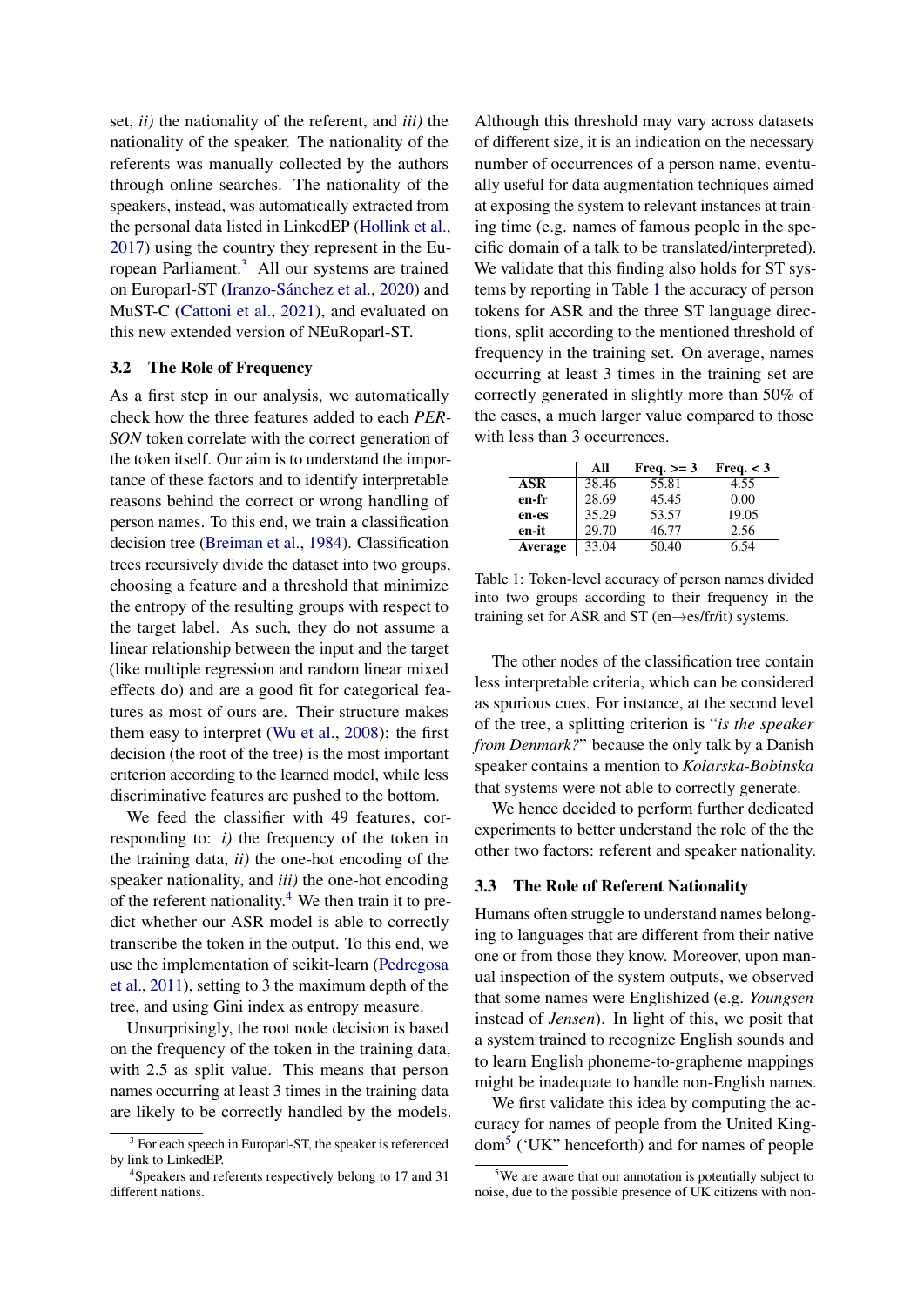<span id="page-3-1"></span>

| Referent ASR en-fr en-es en-it |                                       |  |       | Freq. |
|--------------------------------|---------------------------------------|--|-------|-------|
| $_{\rm{IJK}}$                  | $\vert$ 52.38 59.09 63.16 41.18 46.21 |  |       |       |
| non-UK                         | $\parallel$ 35.78 22.00 30.00 27.38   |  |       | 21.96 |
| All                            | 38.46 28.69 35.29                     |  | 29.70 | 25.65 |

Table 2: Token-level accuracy of ASR and ST (en-fr, en-es, en-it) systems for UK/non-UK *referents*.

from the rest of the World ("non-UK"). Looking at Table [2,](#page-3-1) we notice that our assumption seems to hold for both ASR and ST. However, the scores correlate with the frequency (Freq.) of names in the training set  $6$  as, on average, UK referents have more than twice the occurrences (46.21) of non-UK referents (21.96). The higher scores for UK referents may hence depend on this second factor.

To disentangle the two factors and isolate the impact of referents' nationality, we create a training set with balanced average frequency for UK and non-UK people by filtering out a subset of the instances containing UK names from the original training set.[3](#page-2-2) To ensure that our results are not due to a particular filtering method, we randomly choose the instances to remove and run the experiments on three different filtered training sets. The results for the three ST language pairs and ASR (see Table [3\)](#page-3-3) confirm the presence of a large accuracy gap between UK and non-UK names (9.22 on average), meaning that the accuracy on non-UK names (23.62) is on average ~30% lower than the accuracy on UK names (32.84). As in this case we can rule out any bias in the results due to the frequency in the training set, we can state that the nationality of the referent is an important factor.

<span id="page-3-3"></span>

|                           | ASR                     |       | en-fr en-es en-it |       | Avg.  |
|---------------------------|-------------------------|-------|-------------------|-------|-------|
| UK                        | 42.86 25.76 33.33 29.41 |       |                   |       | 32.84 |
| non-UK                    | 29.05                   | 22.67 | 23.33             | 19.44 | 23.62 |
| $\Delta$ Accuracy   13.81 |                         | 3.09  | 10.00             | 9.97  | 9.22  |

Table 3: Token-level accuracy of UK/non-UK *referents* averaged over three runs with balanced training sets.

### 3.4 The Role of Speaker Nationality

Another factor likely to influence the correct understanding of person names from speech is the speaker accent. To verify its impact, we follow a

similar procedure to that of the previous section. First, we check whether the overall accuracy is higher for names uttered by UK speakers than for those uttered by non-UK speakers. Then, to ascertain whether the results depend on the proportion of UK/non-UK speakers, we randomly create three training sets featuring a balanced average frequency of speakers from the two groups.

<span id="page-3-4"></span>

| $Speaker$ ASR en-fr |                       |       | en-es | en-it | Freq. |
|---------------------|-----------------------|-------|-------|-------|-------|
| UK                  | 41.03                 | 32.43 | 36.84 | 29.41 | 34.55 |
| non-UK              | $\frac{37.36}{27.06}$ |       | 34.57 | 29.85 | 21.76 |
| All                 | 38.46                 | 28.69 | 35.29 | 29.70 | 25.65 |

Table 4: Token-level accuracy of ASR and ST systems for names uttered by UK/non-UK *speakers*.

Table [4](#page-3-4) shows the overall results split according to the two groups of speaker nationalities. In this case, the accuracy gap is minimal (the maximum gap is 5.37 for en-fr, while it is even negative for enit), suggesting that the speaker accent has marginal influence, if any, on how ASR and ST systems handle person names.

The experiments on balanced training sets (see Table [5\)](#page-3-5) confirm the above results, with an average accuracy difference of 2.78 for ASR and the three ST language directions. In light of this, we can conclude that, differently from the other two factors, speakers' nationality has negligible effects on ASR/ST performance on person names.

<span id="page-3-5"></span>

| <b>Speaker</b>       | ASR     | en-fr | en-es | en-it | Avg.  |
|----------------------|---------|-------|-------|-------|-------|
| UK                   | 29.91   | 29.73 | 28.95 | 23.53 | 28.03 |
| non-UK               | 33.33   | 22.75 | 25.51 | 19.40 | 25.25 |
| $\triangle$ Accuracy | $-3.42$ | 6.98  | 3.43  | 4.13  | 2.78  |

Table 5: Token-level accuracy of person names uttered by UK/non-UK *speakers* averaged over three runs with balanced training sets.

### <span id="page-3-0"></span>4 Improving Person Name Translation

The previous section has uncovered that only two of the three considered factors actually have a tangible impact: the frequency in the training set, and the referent nationality. The first issue can be tackled either by collecting more data, or by generating synthetic instances [\(Alves et al.,](#page-8-9) [2020;](#page-8-9) [Zheng et al.,](#page-10-9) [2021\)](#page-10-9). Fine-tuning the model on additional material is usually a viable solution in the use case of assisting interpreters since, during their preparation phase, they have access to various sources of information [\(Díaz-Galaz et al.,](#page-8-10) [2015\)](#page-8-10), including recordings of previous related sessions. Focusing

anglophone names. A thorough study on the best strategies to maximise the accuracy of UK/non-UK label assignment is a task *per se*, out of the scope of this work. By now, as a manual inspection of the names revealed no such cases in our data, we believe that the few possible wrong assignments do not undermine our experiments, nor the reported findings.

<span id="page-3-2"></span> $6^6$ Notice that the ASR and the ST training sets mostly contain the same data, so frequencies are similar in the four cases.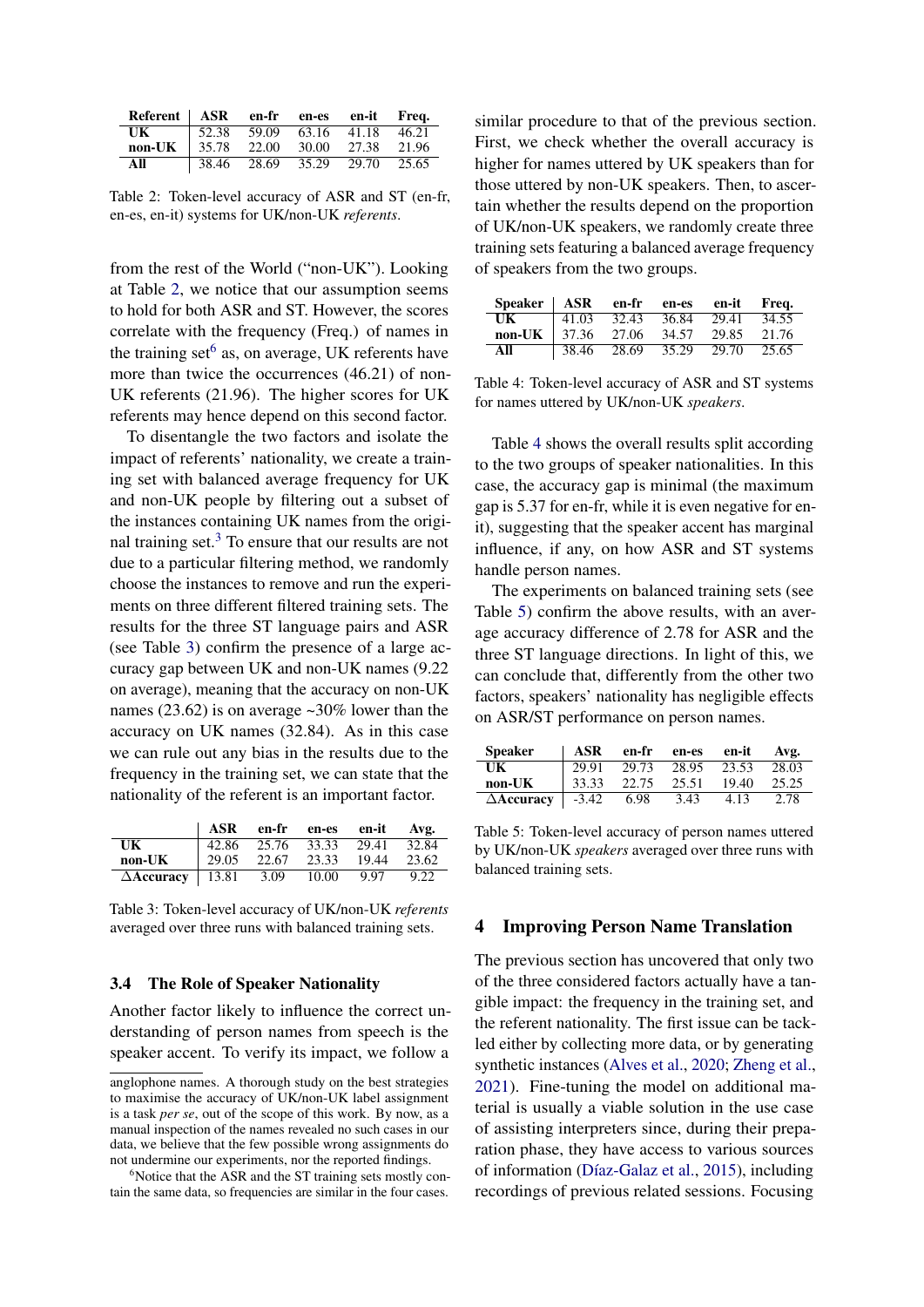<span id="page-4-3"></span>

|             | <b>Monolingual</b>                   |       |                          |       | <b>Multilingual</b> |       |                          |       |         |
|-------------|--------------------------------------|-------|--------------------------|-------|---------------------|-------|--------------------------|-------|---------|
|             | <b>ASR</b>                           | en-fr | en-es                    | en-it | <b>ASR</b>          | en-fr | en-es                    | en-it |         |
|             | WER $(\downarrow)$                   |       | <b>BLEU</b> $(\uparrow)$ |       | WER $(\downarrow)$  |       | <b>BLEU</b> $(\uparrow)$ |       |         |
| Europarl-ST | 13.65                                | 32.42 | 34.11                    | 25.72 | 13.29               | 33.92 | 35.59                    | 26.55 |         |
| MuST-C      | 11.17                                | 32.81 | 27.18                    | 22.81 | 11.86               | 33.34 | 27.72                    | 23.02 |         |
|             | Token-level Person Name Accuracy (†) |       |                          |       |                     |       |                          |       |         |
| Overall     | 38.46                                | 28.69 | 35.29                    | 29.70 | 46.15               | 38.52 | 44.54                    | 36.63 | $+8.43$ |
| UK          | 52.38                                | 59.09 | 63.16                    | 41.18 | 66.67               | 59.09 | 63.16                    | 52.94 | $+6.51$ |
| non-UK      | 35.78                                | 22.00 | 30.00                    | 27.38 | 42.20               | 34.00 | 41.00                    | 33.33 | $+8.84$ |

Table 6: Transcription/translation quality measured respectively with WER and SacreBLEU<sup>[7](#page-4-0)</sup> [\(Post,](#page-9-17) [2018\)](#page-9-17) and token-level person name accuracy, both overall and divided into UK/non-UK referents. *Avg.*  $\Delta$  indicates the difference between multilingual and monolingual systems averaged over the ASR and the three ST directions.

on the second issue, we hereby explore *i)* the creation of models that are more robust to a wider range of phonetic features and hence to names of different nationalities (§[4.1\)](#page-4-1), and *ii)* the design of solutions to close the gap between ASR and ST systems attested by previous work [\(Gaido et al.,](#page-9-9) [2021\)](#page-9-9) and confirmed by our preliminary results shown in Table [1](#page-2-4) (§[4.2\)](#page-5-0).

# <span id="page-4-1"></span>4.1 Increasing Robustness to non-UK **Referents**

As illustrated in §[3.3,](#page-2-1) one cause of failure of our ASR/ST models trained on English audio is the tendency to force every sound to an English-like word, distorting person names from other languages. Consequently, we posit that a multilingual system, trained to recognize and translate speech in different languages, might be more robust and, in turn, achieve better performance on non-English names.

We test this hypothesis by training multilingual ASR and ST models that are fed with audio in different languages, and respectively produce transcripts and translations (into French, Italian, or Spanish in our case). The ST training data (\*→es/fr/it) consists of the en→es/fr/it sections of MuST-C and the {nl, de, en, es, fr, it, pl, pt, ro}→es/fr/it sections of Europarl-ST. Notice that, in this scenario, the English source audio constitutes more than 80% of the total training data, as MuST-C is considerably bigger than Europarl-ST and the English speeches in Europarl-ST are about 4 times those in the other languages. $8$  For ASR, we use the audio-transcript pairs of the \*-it training set defined above. Complete details on our experimental settings are provided in the Appendix.??

We analyze the effect of including additional languages both in terms of general quality (measured as WER for ASR, and BLEU for ST) and in terms of person name transcription/translation accuracy. Looking at the first two rows of Table [6,](#page-4-3) we notice that the improvements in terms of generic translation quality (BLEU) are higher on the Europarl-ST than on the MuST-C test set – most likely because the additional data belongs to the Europarl domain – while in terms of speech recognition (WER) there is a small improvement for Europarl-ST and a small loss for MuST-C. Turning to person names (third line of the table), the gains of the multilingual models (+8.43 accuracy on average) are higher and consistent between ASR and the ST language pairs.

By dividing the person names into the two categories discussed in §[3](#page-2-1).3 – UK and non-UK referents – the results become less consistent across language pairs. On ST into French and Spanish, the accuracy of UK names remains constant, while there are significant gains (respectively +12 and +11) for non-UK names. These improvements seem to support the intuition that models trained on more languages learn a wider range phoneme-tographeme mappings and so are able to better handle non-English names. However, the results for ASR and for ST into Italian seemingly contradict our hypothesis, as they show higher improvements for UK names  $(-11-14)$  than for non-UK names  $(-6-7)$ .

We investigate this behavior by further dividing the non-UK group into two sub-categories: the names of referents whose native language is included in the training set ("in-train" henceforth), and those of referents whose native language is not included in the training set ("out-of-train"). For in-train non-UK names, the monolingual ASR accuracy is 33.33 and is outperformed by the multilingual counterpart by 16.66, i.e. by a margin higher than that for UK names (14.29). For the out-oftrain names, instead, the gap between the monolingual ASR accuracy (36.71) and the multilingual

<span id="page-4-2"></span><span id="page-4-0"></span> $^7$ BLEU+c.mixed+#.1+s.exp+tok.13a+v.1.5.0 <sup>8</sup>For instance, in \*-fr the training set amounts to 671 hours of audio, 573 (i.e. 83%) having English audio.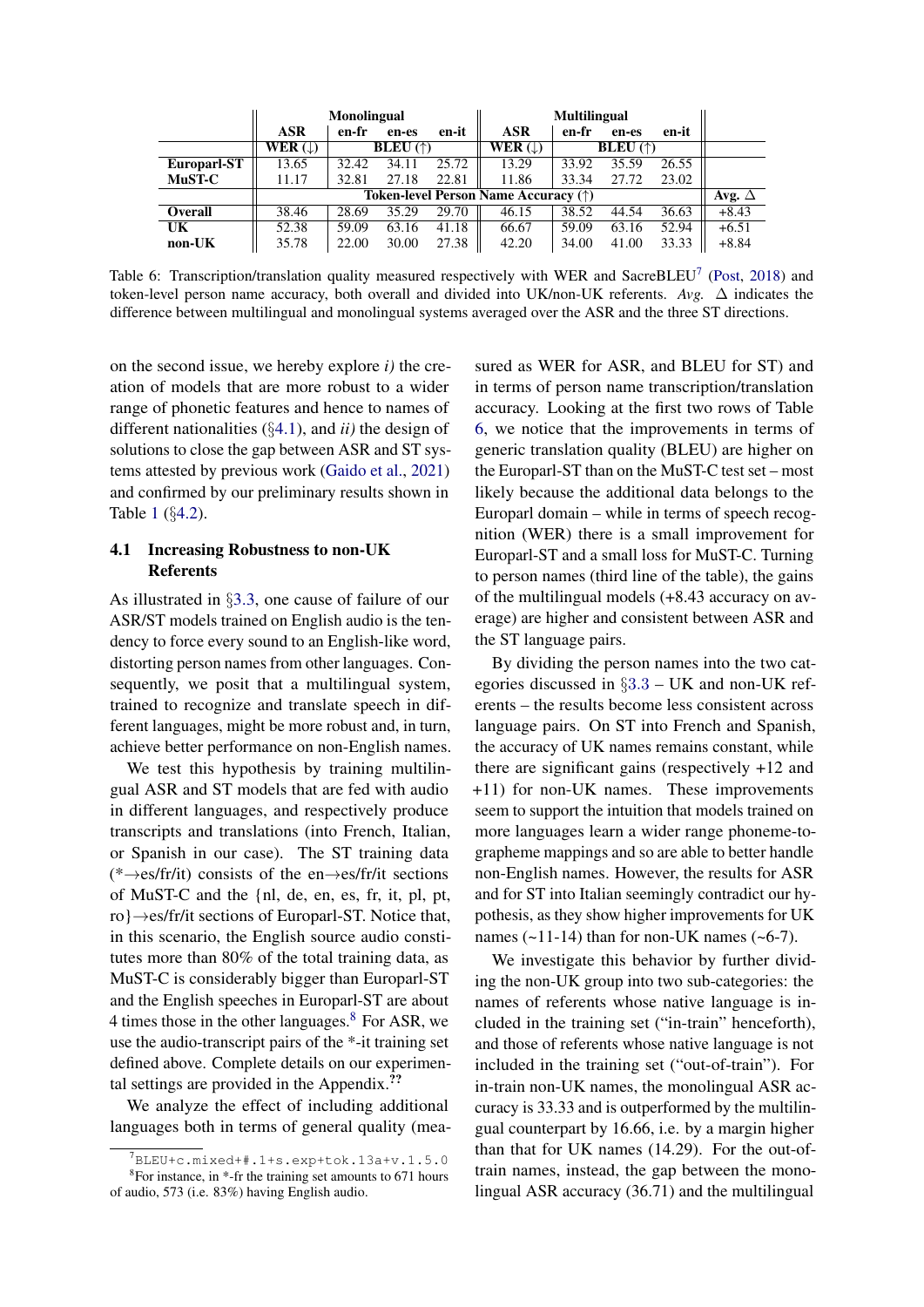<span id="page-5-1"></span>

| <b>Model</b>                              | WER $( \downarrow )$ | BLEU (†) |             |                                                                                                              | <b>Person Accuracy</b> |  |  |       |                                                  |         |
|-------------------------------------------|----------------------|----------|-------------|--------------------------------------------------------------------------------------------------------------|------------------------|--|--|-------|--------------------------------------------------|---------|
|                                           | ASR                  | en-es    |             |                                                                                                              |                        |  |  |       | en-fr en-it ASR en-es en-fr en-it ST Avg. ASR-ST |         |
| Base                                      | 13.29                |          | 35.86 33.99 | 26.80    46.15 44.54 38.52                                                                                   |                        |  |  | 36.63 | 39.90                                            | 6.25    |
| Triangle                                  | 14.25                |          | 37.42 35.44 | 28.20    42.31 43.70 41.80 41.58                                                                             |                        |  |  |       | 42.36                                            | $-0.05$ |
| $\lambda_{ASR}$ =0.8, $\lambda_{ST}$ =0.2 | 13.75                |          |             | $\begin{array}{ c c c c c c c c c } \hline 36.48 & 34.85 & 27.30 & 47.69 & 44.54 & 43.44 \hline \end{array}$ |                        |  |  | 50.50 | 46.16                                            | 1.53    |

Table 7: WER (for ASR), SacreBLEU (for ST), and token-level person name accuracy computed on the NEuRoparl-ST test set. For triangle models, ASR scores are computed on the transcript output of the \*-it model, as throughout the paper we evaluate ASR on the English transcript of the en-it section. *ST Avg.* is the the average accuracy on the 3 language pairs (en→es,fr,it) and *ASR-ST* is the difference between the ASR and the average ST accuracy.

ASR accuracy (39.24) is marginal (2.5). Similarly, for ST into Italian the in-train group accuracy improves by 8.70 (from 34.78 to 43.48), while the out-of-train group accuracy has a smaller gain of 4.92 (from 24.59 to 29.51). These results indicate that adding a language to the training data helps the correct handling of person names belonging to that language, even when translating/transcribing from another language. Further evidence is exposed in §[5](#page-6-0), where we analyse the errors made by our systems and how their distribution changes between a monolingual and a multilingual one.

### <span id="page-5-0"></span>4.2 Closing the Gap Between ASR and ST

The previous results – in line with those of [Gaido](#page-9-9) [et al.](#page-9-9) [\(2021\)](#page-9-9) – reveal a gap between ASR and ST systems, although their task is similar when it comes to person names. Indeed, both ASR and ST have to recognize the names from the speech, and produce them as-is in the output. Contextually, [Gaido et al.](#page-9-9) [\(2021\)](#page-9-9) showed that neural MT models are good at "copying" from the source or, in other words, at estimating  $p(Y|T)$  – where Y is the target sentence and  $T$  is the textual source sentence – when  $Y$  and  $T$  are the same string. Hence, we hypothesize that an ST model can close the performance gap with the ASR by conditioning the target prediction not only on the input audio, but also on the generated transcript. Formally, this means estimating  $p(Y|X,T')$ , where T' denotes a representation of the generated transcript, such as the embeddings used to predict them; and this estimation is what the triangle architecture [\(Anas](#page-8-11)[tasopoulos and Chiang,](#page-8-11) [2018\)](#page-8-11) actually does.

The triangle model is composed of a single encoder, whose output is attended by two decoders that respectively generate the transcript (ASR decoder) and the translation (ST decoder). The ST decoder also attends to the output embeddings (i.e. the internal representation before the final linear layer mapping to the output vocabulary dimension

and softmax) of the ASR decoder in all its layers. In particular, the output of the cross-attention on the encoder output and the cross-attention on the ASR decoder output are concatenated and fed to a linear layer. The model is optimized with a multiloss objective function, defined as follows:

$$
L(X) = -\sum_{x \in X} \left( \lambda_{ASR} * \sum_{t \in T_x} log(p_{\theta}(t_i | x, t_{i-1,...,0})) + \lambda_{ST} * \sum_{y \in Y_x} log(p_{\theta}(y_i | x, T, y_{i-1,...,0})) \right)
$$

where  $T$  is the target transcript,  $Y$  is the target translation, and x is the input utterance.  $\lambda_{ASR}$  and  $\lambda_{ST}$  are two hyperparameters aimed at controlling the relative importance of the two tasks. Previous works commonly set them to 0.5, giving equal importance to the two tasks [\(Anastasopoulos and](#page-8-11) [Chiang,](#page-8-11) [2018;](#page-8-11) [Sperber et al.,](#page-10-10) [2020\)](#page-10-10). To the best of our knowledge, ours is the first attempt to inspect performance variations in the setting of these two parameters, calibrating them towards the specific needs arising from our application scenario.

In Table [7,](#page-5-1) we compare the multilingual models introduced in §[4](#page-4-1).1 with triangle ST multilingual models trained on the same data (second row). Although the transcripts are less accurate (about +1 WER), the translations have higher quality  $(+1.4$ -1.6 BLEU on the three language pairs). Person names follow a similar trend: in the transcript the accuracy is lower (-3.84), while in ST it increases (on average +2.46). Interestingly, the accuracy gap between ASR and ST is closed by the triangle model (see the ASR-ST column), confirming our assumption that neural models are good at copying. However, due to the lower ASR accuracy (42.31), the ST accuracy (42.36) does not reach that of the base ASR model (46.15). The reason of this drop can be found in the different kind of information required by the ASR and ST tasks. [Chuang et al.](#page-8-12) [\(2020\)](#page-8-12) showed that the semantic content of the utterance is more important for ST, and that joint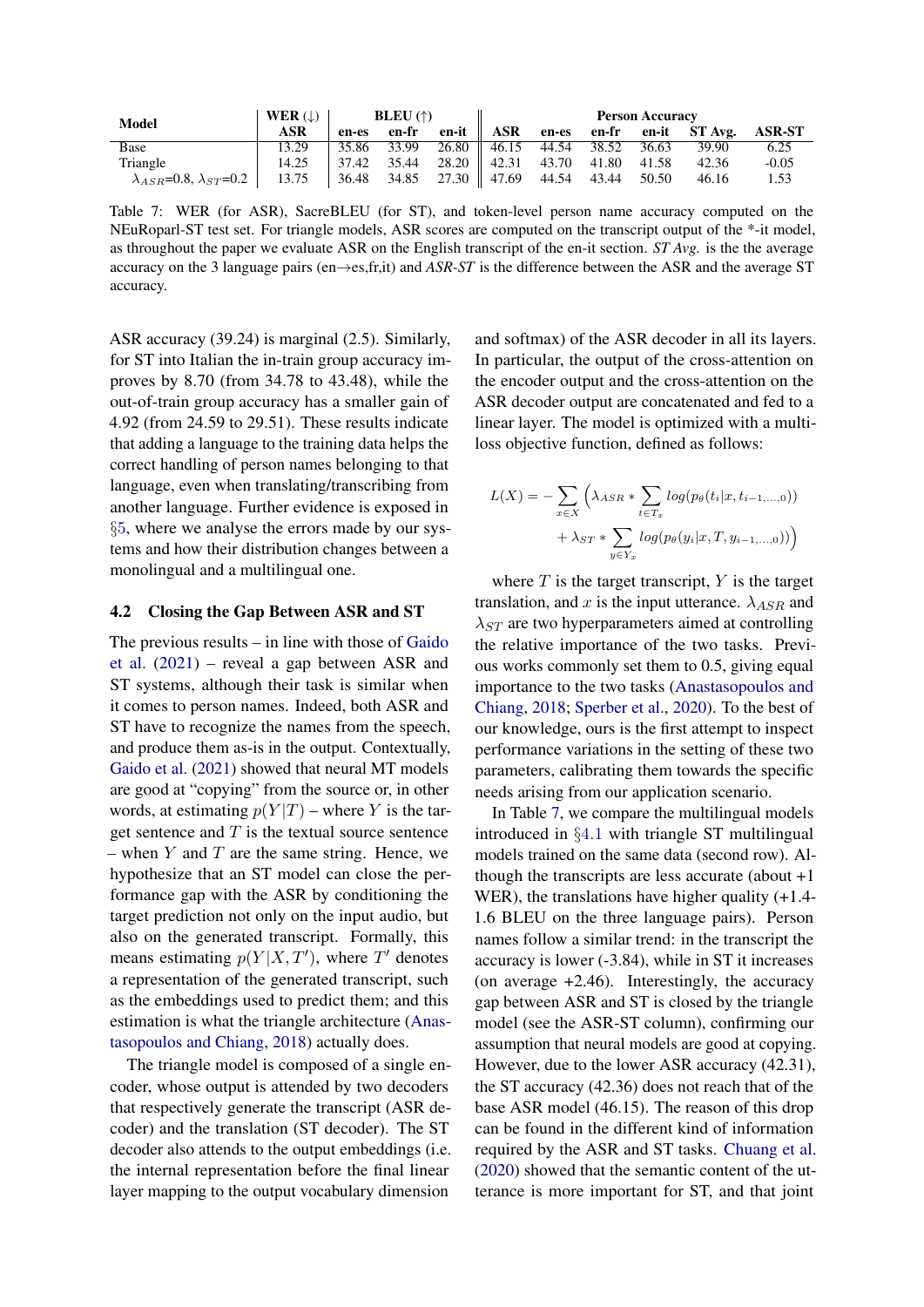<span id="page-6-4"></span><span id="page-6-3"></span>

Figure 1: Correct person names and the categories of errors of the baseline and multilingual ASR systems.

ASR/ST training leads the model to focus more on the semantic content of the utterance, yielding BLEU gains at the expense of higher WER. As person names are usually close in the semantic space [\(Das et al.,](#page-8-13) [2017\)](#page-8-13), the higher focus on semantic content may be detrimental to their correct handling and hence explain the lower person name accuracy.

In light of this observation, we experimented with changing the weights of the losses in the triangle training, assigning higher importance to the ASR loss (third row of Table [7\)](#page-5-1). In this configuration, as expected, transcription quality increases (-0.5 WER) at the expense of translation quality, which decreases (-0.8 BLEU on average) but remains higher than that of the base model. The accuracy of person names follows the trend of transcription quality: the average accuracy on ST (46.16) increases by 3.8 points over the base triangle model (42.36), becoming almost identical to that of the base ASR model (46.15). All in all, our solution achieves the same person name accuracy of an ASR base model without sacrificing translation quality compared to a base ST system.

## <span id="page-6-0"></span>5 Error Analysis

While the goal is the correct rendering of person names, not all the errors have the same weight. For interpreters, for instance, minor misspellings of a name may not be problematic, an omission can be seen as a lack of help, but the generation of a wrong name is harmful, as potentially distracting and/or confusing. To delve into these aspects, we first carried out a manual analysis on the ASR outputs  $(\S 5.1)$  $(\S 5.1)$  $(\S 5.1)$  and then compared the findings with the same analysis on ST outputs (§[5](#page-7-0).2).

### <span id="page-6-1"></span>5.1 ASR Analysis

Two authors with at least C1 English knowledge and linguistic background annotated each error as-

<span id="page-6-5"></span>signing it to a category. $9$  The categories, chosen by analysing the system outputs, are: misspelling – when a person name contains minor errors leading to similar pronunciation (e.g. *Kozulin* instead of *Kazulin*); replacement with a different name – when a person name is replaced with a completely different one in terms of spelling and/or pronunciation (e.g. *Mr Muhammadi* instead of *Mr Allister*); replacement with other words – when a proper person name is replaced by a common noun, other parts of speech, and/or proper nouns that do not refer to people, such as geographical names (e.g. *English Tibetan core* instead of *Ingrid Betancourt*) omission – when a person name, or part of a sentence containing it, is ignored by the system.

The results of the annotations are summarized in the graphs in Figure [1.](#page-6-3) Looking at the baseline system (Figure [1a\)](#page-6-4), we notice that omissions and replacements with a different name are the most common errors, closely followed by replacements with other words, although for non-UK names the number of misspellings is also significant. The multilingual system (Figure [1b\)](#page-6-5) does not only show a higher percentage of correct names, but also a different distribution of errors, in particular for the names belonging to the languages added to the training set (non-UK in train). Indeed, the misspellings increase to the detriment of omissions and replacements with a different name and other words. Omissions also decrease for UK names and for names in languages not included in the training set (non-UK not in train). For UK names, the previously-missing names fall either into the correct names or into the replacements with a different name; for the non-UK not in train, instead, they are

<span id="page-6-2"></span> $\rm{^{9}The}$  inter-annotator agreement on label assignments was calculated using the *kappa coefficient* in Scott's  $\pi$  formulation [\(Scott,](#page-10-11) [1955;](#page-10-11) [Artstein and Poesio,](#page-8-14) [2008\)](#page-8-14), and resulted in 87.5%, which means "almost perfect" agreement in the standard interpretation [\(Landis and Koch,](#page-9-18) [1977\)](#page-9-18).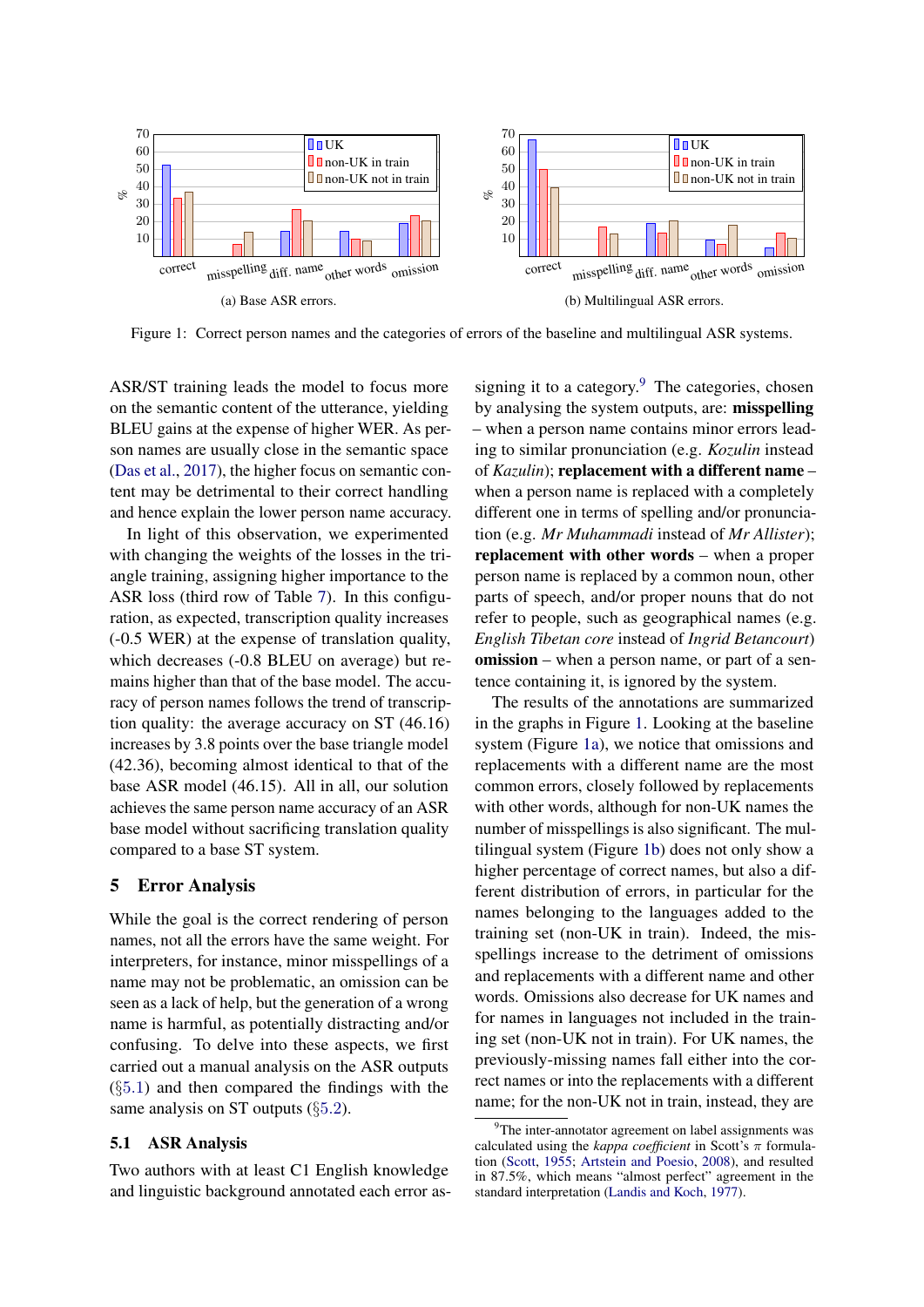<span id="page-7-2"></span><span id="page-7-1"></span>

Figure 2: Correct person names and the categories of errors of the baseline and multilingual ST-into-Italian systems.

<span id="page-7-4"></span>

Figure 3: Correct person names and the different categories of errors of the ST-into-Italian triangle system with  $\lambda_{ASR}$ =0.8,  $\lambda_{ST}$ =0.2 expressed in percentages.

replaced by different names or other words.

Considering multilingual outputs, we observe that for the languages in the training set (including English), in 66% of the cases the system generates a name that could be helpful for an interpreter (either correct or with minor misspellings). Confusing/distracting outputs (i.e. replacements with a different person name) occur in about 15% of the cases. Future work should precisely assess whether these scores are sufficient to help interpreters in their job, or which level of accuracy is needed.

Moreover, we notice that the system is able to discern when a person name should be generated (either correct, misspelled, or replaced by a different name) in more than 80% of the cases. This indicates their overall good capability to recognize patterns and/or appropriate contexts in which a person name should occur.

### <span id="page-7-0"></span>5.2 ST Analysis

The same analysis was carried out for ST systems translating into Italian (see Figure [2\)](#page-7-1) by two native speakers, co-authors of this paper. Although results are lower in general, when moving from the monolingual (Figure [2a\)](#page-7-2) to the multilingual (Figure [2b\)](#page-7-3) system we can see similar trends to ASR, <span id="page-7-3"></span>with the number of omissions and replacements with a different name that decreases in favor of a higher number of correct names and misspellings. Looking at the analysis of the triangle model with  $\lambda_{ASR}$ =0.8,  $\lambda_{ST}$ =0.2 presented in §[4.2](#page-5-0) (Figure [3\)](#page-7-4), we observe that misspellings, omissions, and replacements with other words diminish, while correct names increase. Moreover, both the accuracy (i.e. *correct* in the graphs) and the error distributions of this system are similar to those of the ASR multilingual model (Figure [1b\)](#page-6-5). On one side, this brings to similar conclusions, i.e. ST models can support interpreters in ∼66% of the cases, and can discern when a person name is required in the translation in ∼80% of the cases. On the other, it confirms that the gap with the ASR system is closed, as observed in §[4.2.](#page-5-0)

## 6 Conclusions

Humans and machines have different strengths and weaknesses. Nonetheless, we have shown that when it comes to person names in speech, they both struggle in handling names in languages they do not know and names that they are not used to hear. This finding seems to insinuate that humans cannot expect help from machines in this regard, but we demonstrated that there is hope, moving the first steps toward ST systems that can better handle person names. Indeed, since machines are faster learners than humans, we can train them on more data and more languages. Moreover, we can design dedicated architectural solutions aimed to add an inductive bias and to improve the ability to handle specific elements. Along this line of research, we have shown that a multilingual ST model, which jointly predicts the transcript and conditions the translation on it, has relative improvements in person name accuracy by 48% on average. We also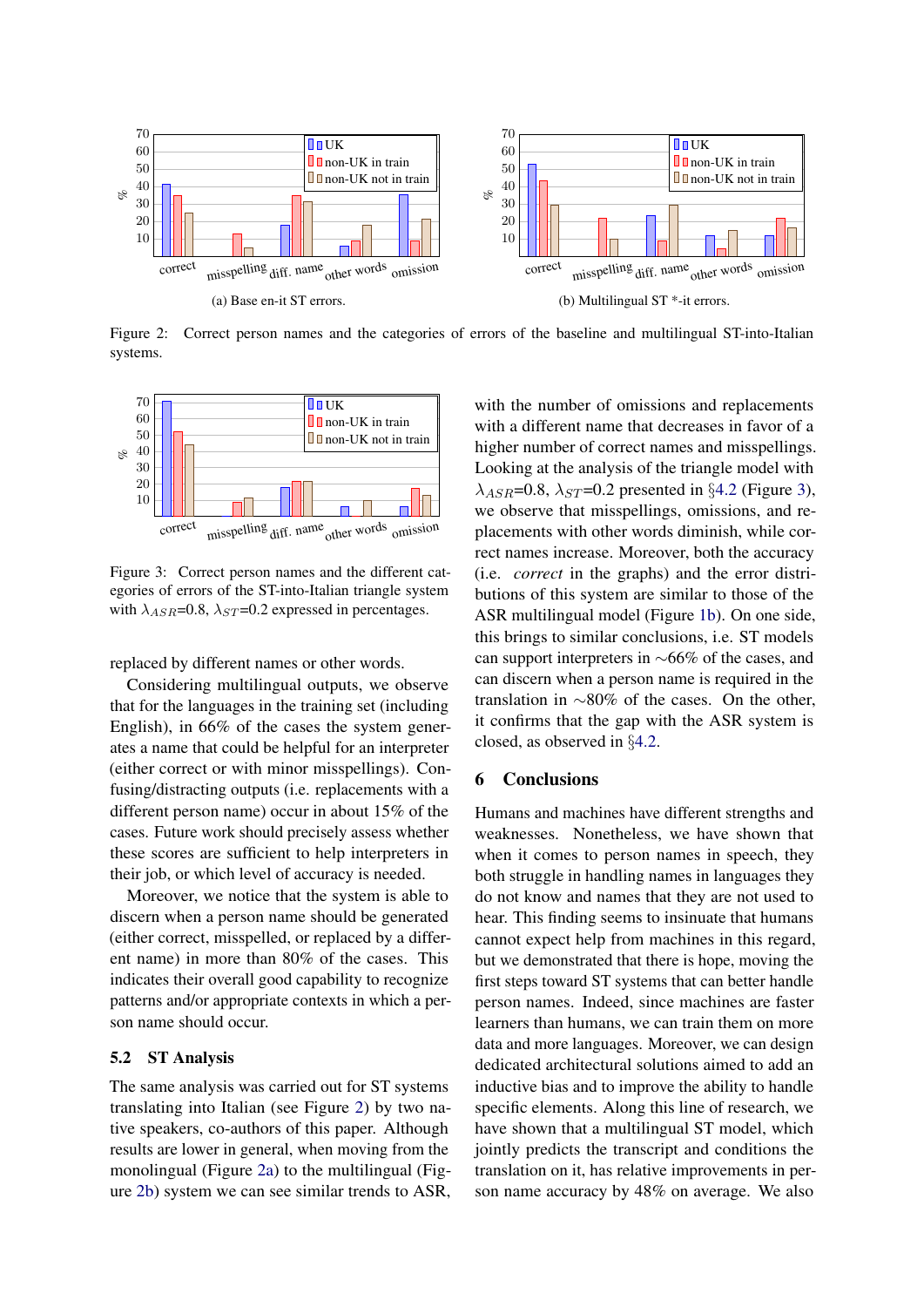acknowledge that much work is still needed in this area, with large margin of improvements available, especially to avoid the two most common type of errors pointed out by our analysis: omissions and replacements with different person names.

### Acknowledgement

This work has been carried out as part of the project Smarter Interpreting ([https:](https://kunveno.digital/) [//kunveno.digital/](https://kunveno.digital/)) financed by CDTI Neotec funds.

### References

- <span id="page-8-9"></span>Diego Alves, Askars Salimbajevs, and Mārcis Pinnis. 2020. [Data augmentation for pipeline-based speech](https://hal.inria.fr/hal-02907053) [translation.](https://hal.inria.fr/hal-02907053) In *9th International Conference on Human Language Technologies - the Baltic Perspective (Baltic HLT 2020)*, Kaunas, Lithuania.
- <span id="page-8-3"></span>Chantal Amrhein and Rico Sennrich. 2022. Identifying weaknesses in machine translation metrics through minimum bayes risk decoding: A case study for comet. *ArXiv*, abs/2202.05148.
- <span id="page-8-0"></span>Antonios Anastasopoulos, Ondřej Bojar, Jacob Bremerman, Roldano Cattoni, Maha Elbayad, Marcello Federico, Xutai Ma, Satoshi Nakamura, Matteo Negri, Jan Niehues, Juan Pino, Elizabeth Salesky, Sebastian Stüker, Katsuhito Sudoh, Marco Turchi, Alexander Waibel, Changhan Wang, and Matthew Wiesner. 2021. [FINDINGS OF THE IWSLT 2021 EVALUA-](https://doi.org/10.18653/v1/2021.iwslt-1.1)[TION CAMPAIGN.](https://doi.org/10.18653/v1/2021.iwslt-1.1) In *Proceedings of the 18th International Conference on Spoken Language Translation (IWSLT 2021)*, pages 1–29, Bangkok, Thailand (online). Association for Computational Linguistics.
- <span id="page-8-11"></span>Antonios Anastasopoulos and David Chiang. 2018. Tied Multitask Learning for Neural Speech Translation. In *Proceedings of the 2018 Conference of the North American Chapter of the Association for Computational Linguistics: Human Language Technologies, Volume 1 (Long Papers)*, pages 82–91, New Orleans, Louisiana.
- <span id="page-8-14"></span>Ron Artstein and Massimo Poesio. 2008. [Inter-coder](https://doi.org/10.1162/coli.07-034-R2) [agreement for computational linguistics.](https://doi.org/10.1162/coli.07-034-R2) *Computational Linguistics*, 34(4):555–596.
- <span id="page-8-1"></span>Luisa Bentivogli, Mauro Cettolo, Marco Gaido, Alina Karakanta, Alberto Martinelli, Matteo Negri, and Marco Turchi. 2021. [Cascade versus Direct Speech](https://doi.org/10.18653/v1/2021.acl-long.224) [Translation: Do the Differences Still Make a Dif](https://doi.org/10.18653/v1/2021.acl-long.224)[ference?](https://doi.org/10.18653/v1/2021.acl-long.224) In *Proceedings of the 59th Annual Meeting of the Association for Computational Linguistics and the 11th International Joint Conference on Natural Language Processing (Volume 1: Long Papers)*, pages 2873–2887, Online. Association for Computational Linguistics.
- <span id="page-8-8"></span>Leo Breiman, Jerome H. Friedman, Richard A. Olshen, and Charles J. Stone. 1984. *[Classification and re](https://doi.org/https://doi.org/10.1201/9781315139470)[gression trees](https://doi.org/https://doi.org/10.1201/9781315139470)*. Routledge.
- <span id="page-8-5"></span>Antoine Bruguier, Fuchun Peng, and Françoise Beaufays. 2016. [Learning Personalized Pronunciations](https://doi.org/10.21437/Interspeech.2016-537) [for Contact Name Recognition.](https://doi.org/10.21437/Interspeech.2016-537) In *Interspeech 2016*, pages 3096–3100.
- <span id="page-8-2"></span>Alexandre Bérard, Olivier Pietquin, Christophe Servan, and Laurent Besacier. 2016. Listen and Translate: A Proof of Concept for End-to-End Speech-to-Text Translation. In *NIPS Workshop on end-to-end learning for speech and audio processing*, Barcelona, Spain.
- <span id="page-8-7"></span>Roldano Cattoni, Mattia Antonino Di Gangi, Luisa Bentivogli, Matteo Negri, and Marco Turchi. 2021. [MuST-C: A multilingual corpus for end-to-end](https://doi.org/https://doi.org/10.1016/j.csl.2020.101155) [speech translation.](https://doi.org/https://doi.org/10.1016/j.csl.2020.101155) *Computer Speech & Language*, 66:101155.
- <span id="page-8-6"></span>Antoine Caubrière, Sophie Rosset, Yannick Estève, Antoine Laurent, and Emmanuel Morin. 2020. [Where](https://www.aclweb.org/anthology/2020.lrec-1.556) [are we in Named Entity Recognition from Speech?](https://www.aclweb.org/anthology/2020.lrec-1.556) In *Proceedings of the 12th Language Resources and Evaluation Conference*, pages 4514–4520, Marseille, France. European Language Resources Association.
- <span id="page-8-12"></span>Shun-Po Chuang, Tzu-Wei Sung, Alexander H. Liu, and Hung-yi Lee. 2020. [Worse WER, but Better](https://doi.org/10.18653/v1/2020.acl-main.533) [BLEU? Leveraging Word Embedding as Intermedi](https://doi.org/10.18653/v1/2020.acl-main.533)[ate in Multitask End-to-End Speech Translation.](https://doi.org/10.18653/v1/2020.acl-main.533) In *Proceedings of the 58th Annual Meeting of the Association for Computational Linguistics*, pages 5998– 6003, Online. Association for Computational Linguistics.
- <span id="page-8-13"></span>Arjun Das, Debasis Ganguly, and Utpal Garain. 2017. [Named Entity Recognition with Word Embeddings](https://doi.org/10.1145/3015467) [and Wikipedia Categories for a Low-Resource Lan](https://doi.org/10.1145/3015467)[guage.](https://doi.org/10.1145/3015467) *ACM Trans. Asian Low-Resour. Lang. Inf. Process.*, 16(3).
- <span id="page-8-4"></span>Bart Desmet, Mieke Vandierendonck, and Bart Defrancq. 2018. [Simultaneous interpretation of num](http://dx.doi.org/10.5281/zenodo.1493281)[bers and the impact of technological support.](http://dx.doi.org/10.5281/zenodo.1493281) In Claudio Fantinuoli, editor, *Interpreting and technology*, Translation and Multilingual Natural Language Processing, pages 13–27. Language Science Press.
- <span id="page-8-15"></span>Mattia A. Di Gangi, Marco Gaido, Matteo Negri, and Marco Turchi. 2020. On Target Segmentation for Direct Speech Translation. In *Proceedings of the 14th Conference of the Association for Machine Translation in the Americas (AMTA 2020)*, pages 137–150, Virtual.
- <span id="page-8-10"></span>Stephanie Díaz-Galaz, Presentacion Padilla, and María Teresa Bajo. 2015. [The role of advance prepa](https://doi.org/https://doi.org/10.1075/intp.17.1.01dia)[ration in simultaneous interpreting: A comparison](https://doi.org/https://doi.org/10.1075/intp.17.1.01dia) [of professional interpreters and interpreting students.](https://doi.org/https://doi.org/10.1075/intp.17.1.01dia) *Interpreting*, 17(1):1–25.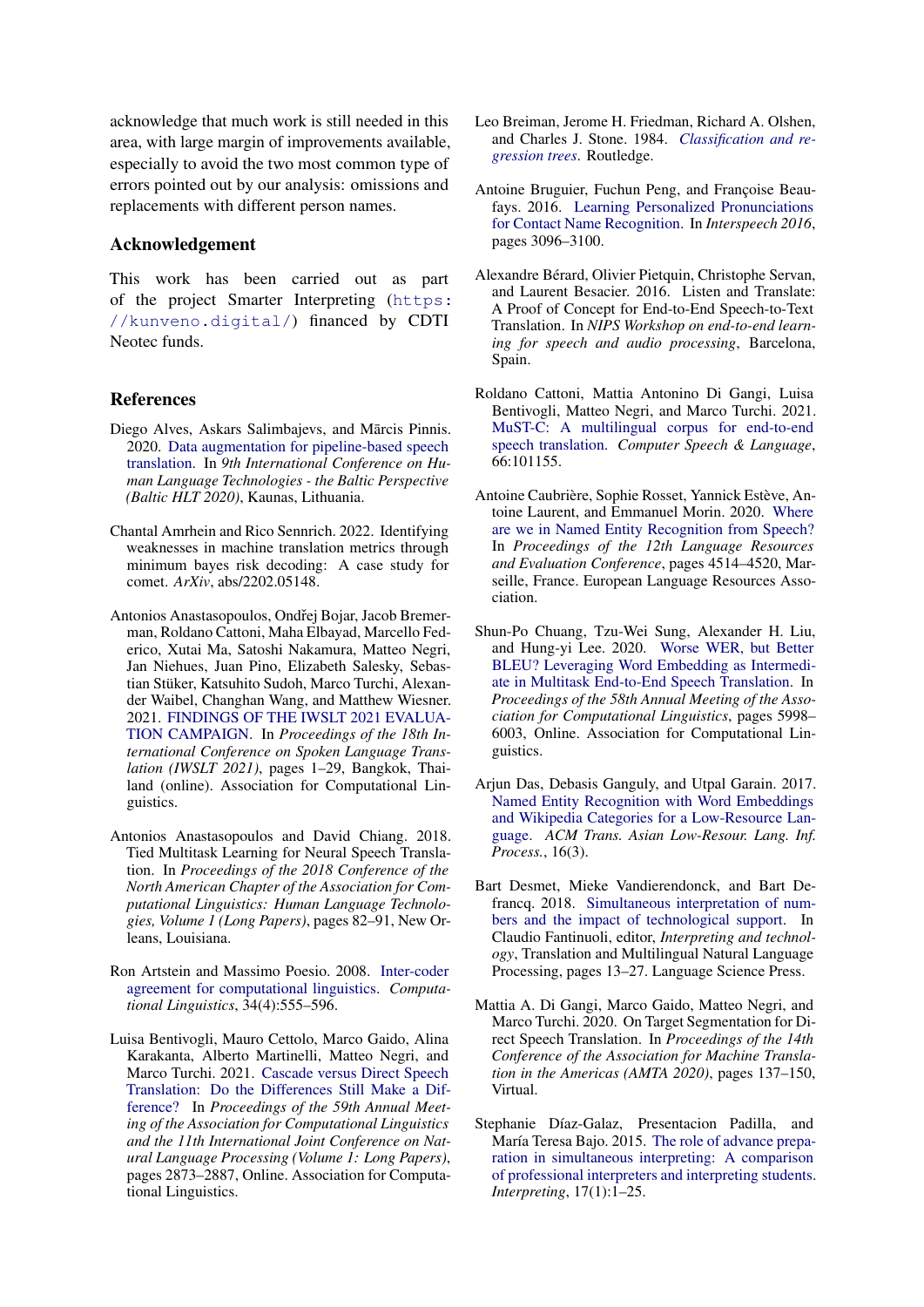- <span id="page-9-7"></span>Claudio Fantinuoli. 2017. *[Chapter 7: Computer](https://doi.org/https://doi.org/10.1163/9789004351790_009)[assisted Interpreting: Challenges and Future Per](https://doi.org/https://doi.org/10.1163/9789004351790_009)[spectives](https://doi.org/https://doi.org/10.1163/9789004351790_009)*, pages 153–174. Brill, Leiden, The Netherlands.
- <span id="page-9-8"></span>Claudio Fantinuoli, Giulia Marchesini, David Landan, and Lukas Horak. 2022. Kudo interpreter assist: Automated real-time support for remote interpretation. In *Proceedings of Translator and Computer 43 Conference*.
- <span id="page-9-1"></span>Claudio Fantinuoli and Bianca Prandi. 2021. [Towards](https://doi.org/10.18653/v1/2021.iwslt-1.29) [the evaluation of automatic simultaneous speech](https://doi.org/10.18653/v1/2021.iwslt-1.29) [translation from a communicative perspective.](https://doi.org/10.18653/v1/2021.iwslt-1.29) In *Proceedings of the 18th International Conference on Spoken Language Translation (IWSLT 2021)*, pages 245–254, Bangkok, Thailand (online). Association for Computational Linguistics.
- <span id="page-9-9"></span>Marco Gaido, Susana Rodríguez, Matteo Negri, Luisa Bentivogli, and Marco Turchi. 2021. [Is "moby dick"](http://arxiv.org/abs/2109.07439) [a Whale or a Bird? Named Entities and Terminology](http://arxiv.org/abs/2109.07439) [in Speech Translation.](http://arxiv.org/abs/2109.07439)
- <span id="page-9-12"></span>Sahar Ghannay, Antoine Caubrière, Yannick Estève, Antoine Laurent, and Emmanuel Morin. 2018. [End](http://arxiv.org/abs/1805.12045)[to-end named entity extraction from speech.](http://arxiv.org/abs/1805.12045)
- <span id="page-9-4"></span>Daniel Gile. 2009. *[Basic Concepts and Models for In](https://www.jbe-platform.com/content/books/9789027288080)[terpreter and Translator Training: Revised edition](https://www.jbe-platform.com/content/books/9789027288080)*. John Benjamins.
- <span id="page-9-6"></span>Zenzi M. Griffin and Kathryn Bock. 1998. [Constraint,](https://doi.org/https://doi.org/10.1006/jmla.1997.2547) [Word Frequency, and the Relationship between Lex](https://doi.org/https://doi.org/10.1006/jmla.1997.2547)[ical Processing Levels in Spoken Word Production.](https://doi.org/https://doi.org/10.1006/jmla.1997.2547) *Journal of Memory and Language*, 38(3):313–338.
- <span id="page-9-14"></span>Laura Hollink, Astrid van Aggelen, Henri Beunders, Martijn Kleppe, Max Kemman, and Jacco van Ossenbruggen. 2017. [Talk of Europe - The debates of](https://doi.org/10.17026/dans-x62-ew3m) [the European Parliament as Linked Open Data.](https://doi.org/10.17026/dans-x62-ew3m)
- <span id="page-9-15"></span>Javier Iranzo-Sánchez, Joan Albert Silvestre-Cerdà, Javier Jorge, Nahuel Roselló, Adrià Giménez, Albert Sanchis, Jorge Civera, and Alfons Juan. 2020. [Europarl-ST: A Multilingual Corpus for Speech](https://doi.org/10.1109/ICASSP40776.2020.9054626) [Translation of Parliamentary Debates.](https://doi.org/10.1109/ICASSP40776.2020.9054626) In *ICASSP 2020 - 2020 IEEE International Conference on Acoustics, Speech and Signal Processing (ICASSP)*, pages 8229–8233.
- <span id="page-9-3"></span>Roderick Jones. 1998. [Conference interpreting ex](https://doi.org/https://doi.org/10.1075/intp.3.2.05mac)[plained.](https://doi.org/https://doi.org/10.1075/intp.3.2.05mac) *Interpreting*, 3(2):201–203.
- <span id="page-9-21"></span>Diederik P. Kingma and Jimmy Ba. 2015. [Adam: A](http://arxiv.org/abs/1412.6980) [Method for Stochastic Optimization.](http://arxiv.org/abs/1412.6980) In *3rd International Conference on Learning Representations, ICLR 2015, San Diego, CA, USA, May 7-9, 2015, Conference Track Proceedings*.
- <span id="page-9-10"></span>Philipp Koehn and Rebecca Knowles. 2017. [Six Chal](https://doi.org/10.18653/v1/W17-3204)[lenges for Neural Machine Translation.](https://doi.org/10.18653/v1/W17-3204) In *Proceedings of the First Workshop on Neural Machine Translation*, pages 28–39, Vancouver. Association for Computational Linguistics.
- <span id="page-9-20"></span>Taku Kudo and John Richardson. 2018. [SentencePiece:](https://doi.org/10.18653/v1/D18-2012) [A simple and language independent subword tok](https://doi.org/10.18653/v1/D18-2012)[enizer and detokenizer for Neural Text Processing.](https://doi.org/10.18653/v1/D18-2012) In *Proceedings of the 2018 Conference on Empirical Methods in Natural Language Processing: System Demonstrations*, pages 66–71, Brussels, Belgium. Association for Computational Linguistics.
- <span id="page-9-18"></span>J. Richard Landis and Gary G. Koch. 1977. The measurement of observer agreement for categorical data. *Biometrics*, 33(1).
- <span id="page-9-5"></span>Minhua Liu, Diane L. Schallert, and Patrick J. Carroll. 2004. [Working memory and expertise in simultane](https://doi.org/https://doi.org/10.1075/intp.6.1.04liu)[ous interpreting.](https://doi.org/https://doi.org/10.1075/intp.6.1.04liu) *Interpreting*, 6(1):19–42.
- <span id="page-9-0"></span>Kishore Papineni, Salim Roukos, Todd Ward, and Wei-Jing Zhu. 2002. [BLEU: a Method for Automatic](https://doi.org/10.3115/1073083.1073135) [Evaluation of Machine Translation.](https://doi.org/10.3115/1073083.1073135) In *Proceedings of the 40th Annual Meeting of the Association for Computational Linguistics*, pages 311–318, Philadelphia, Pennsylvania. Association for Computational Linguistics.
- <span id="page-9-19"></span>Daniel S. Park, William Chan, Yu Zhang, Chung-Cheng Chiu, Barret Zoph, Ekin D. Cubuk, and Quoc V. Le. 2019. [SpecAugment: A Simple Data](https://doi.org/10.21437/Interspeech.2019-2680) [Augmentation Method for Automatic Speech Recog](https://doi.org/10.21437/Interspeech.2019-2680)[nition.](https://doi.org/10.21437/Interspeech.2019-2680) In *Proceedings of Interspeech 2019*, pages 2613–2617, Graz, Austria.
- <span id="page-9-16"></span>Fabian Pedregosa, Gaël Varoquaux, Alexandre Gramfort, Vincent Michel, Bertrand Thirion, Olivier Grisel, Mathieu Blondel, Peter Prettenhofer, Ron Weiss, Vincent Dubourg, Jake Vanderplas, Alexandre Passos, David Cournapeau, Matthieu Brucher, Matthieu Perrot, and Édouard Duchesnay. 2011. [Scikit-learn: Machine learning in python.](http://jmlr.org/papers/v12/pedregosa11a.html) *Journal of Machine Learning Research*, 12(85):2825–2830.
- <span id="page-9-13"></span>Dejan Porjazovski, Juho Leinonen, and Mikko Kurimo. 2021. Attention-Based End-to-End Named Entity Recognition from Speech. In *Text, Speech, and Dialogue*, pages 469–480, Cham. Springer International Publishing.
- <span id="page-9-17"></span>Matt Post. 2018. [A Call for Clarity in Reporting BLEU](https://www.aclweb.org/anthology/W18-6319) [Scores.](https://www.aclweb.org/anthology/W18-6319) In *Proceedings of the Third Conference on Machine Translation: Research Papers*, pages 186– 191, Belgium, Brussels. Association for Computational Linguistics.
- <span id="page-9-2"></span>Bianca Prandi. 2018. [An exploratory study on](https://doi.org/10.5281/zenodo.1493293) [CAI tools in simultaneous interpreting: Theoretical](https://doi.org/10.5281/zenodo.1493293) [framework and stimulus validation.](https://doi.org/10.5281/zenodo.1493293)
- <span id="page-9-11"></span>Hema Raghavan and James Allan. 2005. [Matching](https://aclanthology.org/H05-1057) [Inconsistently Spelled Names in Automatic Speech](https://aclanthology.org/H05-1057) [Recognizer Output for Information Retrieval.](https://aclanthology.org/H05-1057) In *Proceedings of Human Language Technology Conference and Conference on Empirical Methods in Natural Language Processing*, pages 451–458, Vancouver, British Columbia, Canada. Association for Computational Linguistics.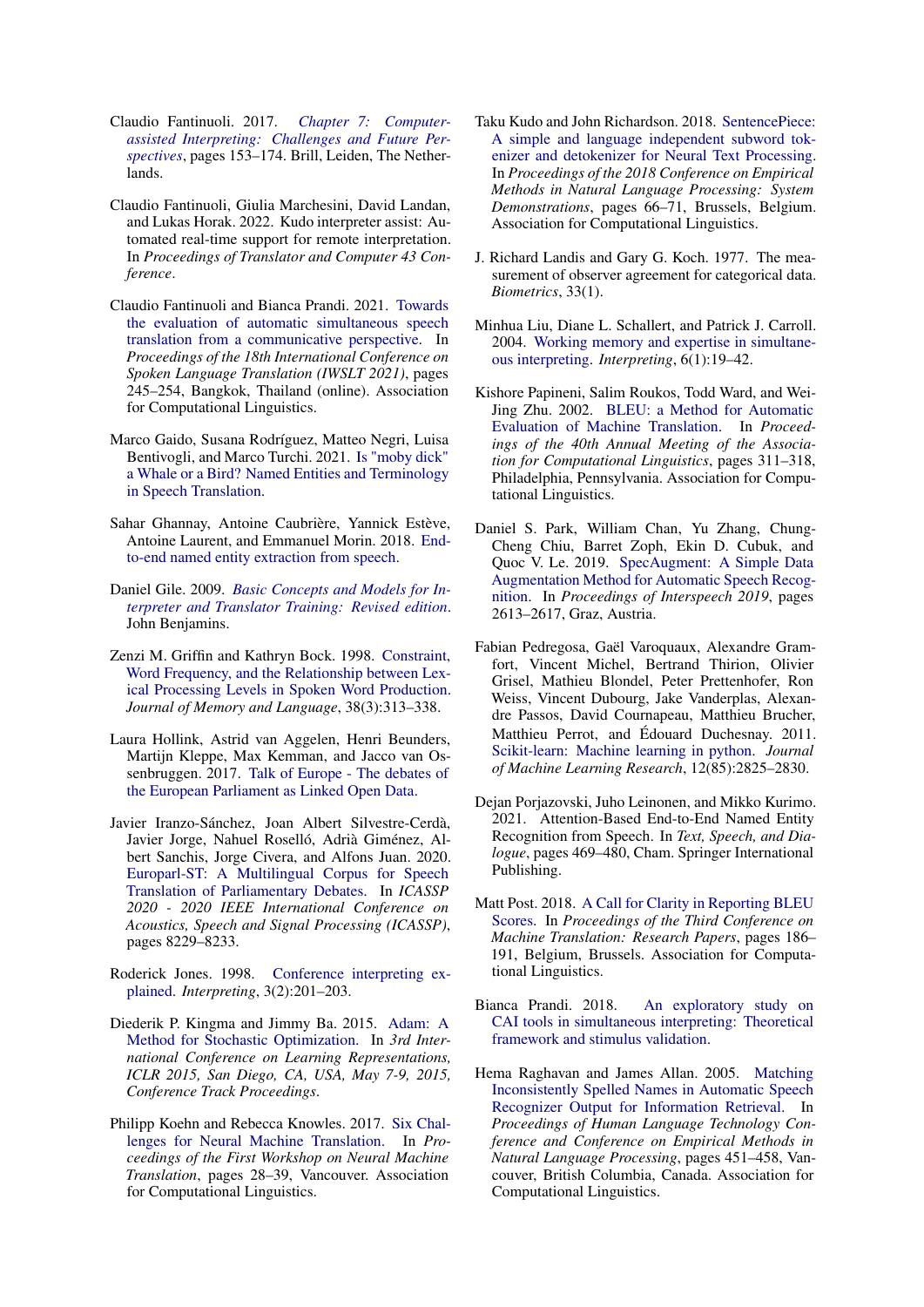- <span id="page-10-2"></span>Ricardo Rei, Craig Stewart, Ana C Farinha, and Alon Lavie. 2020. [COMET: A neural framework for MT](https://doi.org/10.18653/v1/2020.emnlp-main.213) [evaluation.](https://doi.org/10.18653/v1/2020.emnlp-main.213) In *Proceedings of the 2020 Conference on Empirical Methods in Natural Language Processing (EMNLP)*, pages 2685–2702, Online. Association for Computational Linguistics.
- <span id="page-10-11"></span>William A. Scott. 1955. [Reliability of Content Anal](https://doi.org/10.1086/266577)[ysis:The Case of Nominal Scale Coding.](https://doi.org/10.1086/266577) *Public Opinion Quarterly*, 19(3):321–325.
- <span id="page-10-12"></span>Rico Sennrich, Barry Haddow, and Alexandra Birch. 2016. [Neural Machine Translation of Rare Words](https://doi.org/10.18653/v1/P16-1162) [with Subword Units.](https://doi.org/10.18653/v1/P16-1162) In *Proceedings of the 54th Annual Meeting of the Association for Computational Linguistics (Volume 1: Long Papers)*, pages 1715– 1725, Berlin, Germany. Association for Computational Linguistics.
- <span id="page-10-1"></span>Matthew Snover, Bonnie Dorr, Richard Schwartz, Linnea Micciulla, and John Makhoul. 2006. A Study of Translation Edit Rate with Targeted Human Annotation. In *Proceedings of the 7th Conference of the Association for Machine Translation in the Americas,*, pages 223–231, Cambridge. Association for Machine Translation in the Americas.
- <span id="page-10-10"></span>Matthias Sperber, Hendra Setiawan, Christian Gollan, Udhyakumar Nallasamy, and Matthias Paulik. 2020. [Consistent Transcription and Translation of Speech.](https://doi.org/10.1162/tacl_a_00340) *Transactions of the Association for Computational Linguistics*, 8:695–709.
- <span id="page-10-4"></span>Craig Stewart, Nikolai Vogler, Junjie Hu, Jordan Boyd-Graber, and Graham Neubig. 2018. [Automatic Es](https://doi.org/10.18653/v1/P18-2105)[timation of Simultaneous Interpreter Performance.](https://doi.org/10.18653/v1/P18-2105) In *Proceedings of the 56th Annual Meeting of the Association for Computational Linguistics (Volume 2: Short Papers)*, pages 662–666, Melbourne, Australia. Association for Computational Linguistics.
- <span id="page-10-5"></span>Atiwong Suchato, Proadpran Punyabukkana, Patanan Ariyakornwijit, and Teerat Namchaisawatwong. 2011. [Automatic speech recognition of Thai person](https://doi.org/10.1109/ECTICON.2011.5948002) [names from dynamic name lists.](https://doi.org/10.1109/ECTICON.2011.5948002) In *The 8th Electrical Engineering/ Electronics, Computer, Telecommunications and Information Technology (ECTI) Association of Thailand - Conference 2011*, pages 962– 966.
- <span id="page-10-13"></span>Christian Szegedy, Vincent Vanhoucke, Sergey Ioffe, Jon Shlens, and Zbigniew Wojna. 2016. Rethinking the Inception Architecture for Computer Vision. In *Proceedings of 2016 IEEE Conference on Computer Vision and Pattern Recognition (CVPR)*, pages 2818–2826, Las Vegas, Nevada, United States.
- <span id="page-10-6"></span>Ashish Vaswani, Noam Shazeer, Niki Parmar, Jakob Uszkoreit, Llion Jones, Aidan N. Gomez, Lukasz Kaiser, and Illia Polosukhin. 2017. Attention is All You Need. In *Proc. of Advances in Neural Information Processing Systems 30 (NIPS)*, pages 5998– 6008, Long Beach, California.
- <span id="page-10-7"></span>Changhan Wang, Yun Tang, Xutai Ma, Anne Wu, Dmytro Okhonko, and Juan Pino. 2020. [Fairseq](https://www.aclweb.org/anthology/2020.aacl-demo.6) [S2T: Fast Speech-to-Text Modeling with Fairseq.](https://www.aclweb.org/anthology/2020.aacl-demo.6) In *Proceedings of the 1st Conference of the Asia-Pacific Chapter of the Association for Computational Linguistics and the 10th International Joint Conference on Natural Language Processing: System Demonstrations*, pages 33–39, Suzhou, China. Association for Computational Linguistics.
- <span id="page-10-0"></span>Ron J. Weiss, Jan Chorowski, Navdeep Jaitly, Yonghui Wu, and Zhifeng Chen. 2017. Sequence-to-Sequence Models Can Directly Translate Foreign Speech. In *Proceedings of Interspeech 2017*, pages 2625–2629, Stockholm, Sweden.
- <span id="page-10-8"></span>Xindong Wu, Vipin Kumar, J. Ross Quinlan, Joydeep Ghosh, Qiang Yang, Hiroshi Motoda, Geoffrey J. McLachlan, Angus Ng, Bing Liu, Philip S. Yu, Zhi-Hua Zhou, Michael Steinbach, David J. Hand, and Dan Steinberg. 2008. [Top 10 algorithms in data min](https://doi.org/10.1007/s10115-007-0114-2)[ing.](https://doi.org/10.1007/s10115-007-0114-2) *Knowledge and Information Systems*, 14(1):1– 37.
- <span id="page-10-3"></span>Shufang Xie, Yingce Xia, Lijun Wu, Yiqing Huang, Yang Fan, and Tao Qin. 2022. [End-to-end entity](https://doi.org/10.1007/s10994-021-06073-9)[aware neural machine translation.](https://doi.org/10.1007/s10994-021-06073-9) *Machine Learning*.
- <span id="page-10-9"></span>Xianrui Zheng, Yulan Liu, Deniz Gunceler, and Daniel Willett. 2021. [Using Synthetic Audio to Improve the](https://doi.org/10.1109/ICASSP39728.2021.9414778) [Recognition of Out-of-Vocabulary Words in End-to-](https://doi.org/10.1109/ICASSP39728.2021.9414778)[End Asr Systems.](https://doi.org/10.1109/ICASSP39728.2021.9414778) In *2021 IEEE International Conference on Acoustics, Speech and Signal Processing (ICASSP)*, pages 5674–5678.

### A Experimental Settings

Our ASR and ST models share the same architecture. Two 1D convolutional layers with a Gated Linear Unit non-linearity between them shrink the input sequence over the temporal dimension, having 2 as stride. Then, after adding sinusoidal positional embeddings, the sequence is encoded by 12 Transformer encoder layers, whose output is attended by 6 Transformer decoder layers. We use 512 as Transformer embedding size, 2048 as intermediate dimension of the feed forward networks, and 8 heads. In the case of the triangle model, we keep the same settings and the configurations are the same for the two decoders. The number of parameters is ∼74M for the base system and ∼117M for the triangle model.

We filter out samples whose audio segment lasts more than 30s, extract 80 features from audio segments, normalize them at utterance level, and apply SpecAugment [\(Park et al.,](#page-9-19) [2019\)](#page-9-19). The target text is segmented into BPE [\(Sennrich et al.,](#page-10-12) [2016\)](#page-10-12) subwords using 8,000 merge rules [\(Di Gangi et al.,](#page-8-15)